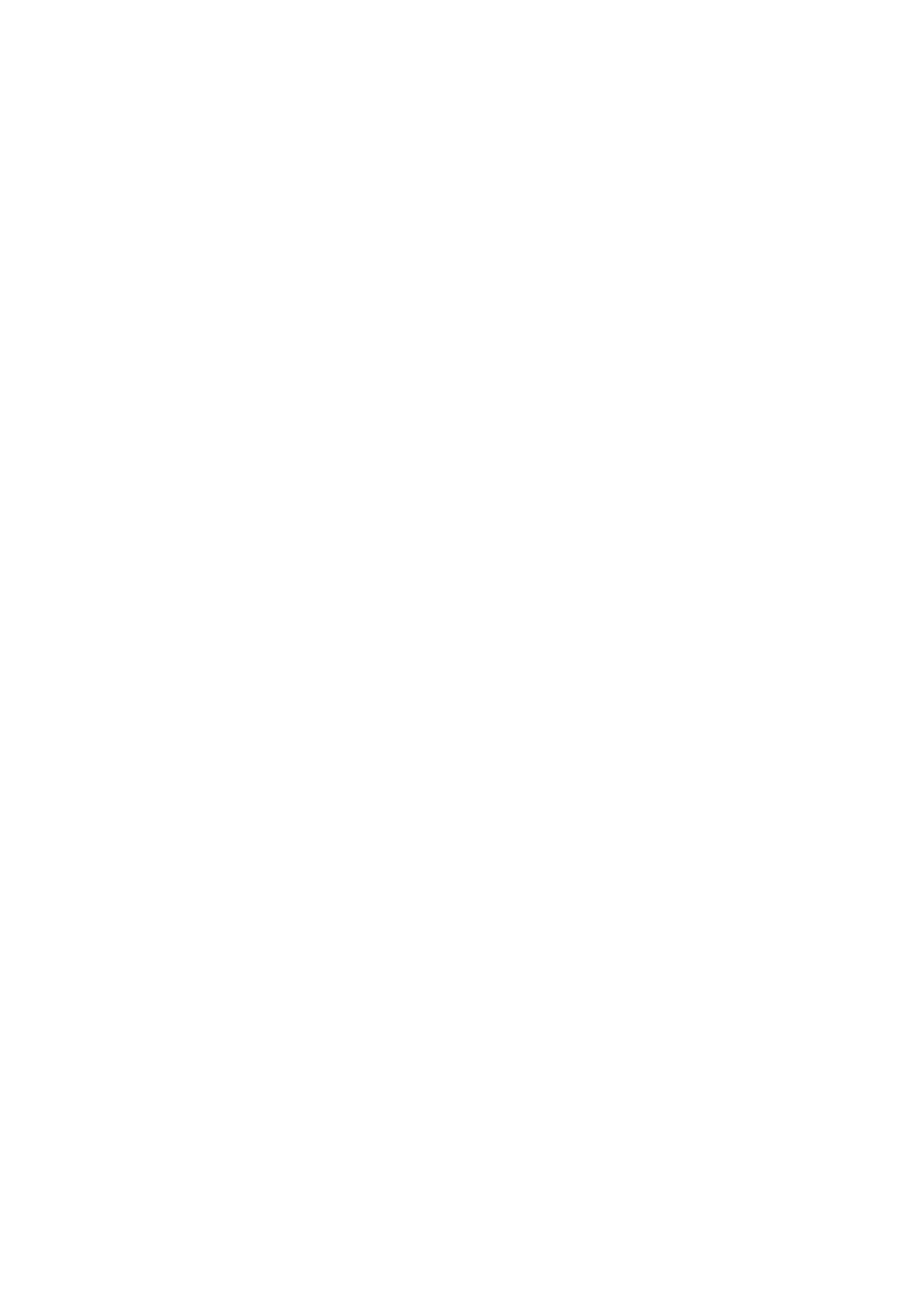## **ABORTION REFORM BILL 2017**

## **Explanatory Memorandum**

- 1. This Bill is promoted by Dr. Allinson, MHK.
- 2. Part 1 (*clauses 1-3*) deals with introductory matters, *clause 1* giving the resulting Act its short title, *clause 2* providing for its commencement and *clause 3* defining terms used in the Bill.
- 3. Part 2 deals with the provision of abortion services.
- 4. *Clause 4* specifies the women to whom abortion services may be provided. Normally, these will be women ordinarily resident in the Island, although the Bill recognises that in circumstances analogous to those which arose in *R. v. Bourne* [1939] 1 KB 687 (abortion lawful in order to preserve the life of the mother) in order to meet the Island's obligations under article 2 of the European Convention on Human Rights which guarantees the right to life.
- 5. *Clause 5* specifies where abortion services may be provided. Except where the services consist of advice about abortion, or of medicinal products to procure an abortion in the first trimester of pregnancy, they must be provided in an NHS hospital maintained by the Department or premises approved by it.
- 6. *Clause 6* specifies the conditions which must be satisfied before an abortion may take place.
- 7. *Clause 7* specifies who may provide abortion services.
- 8. *Clause 8* deals with the circumstances in which a healthcare professional may raise a conscientious objection to providing or participating in the provision of abortion services, and those where such a professional may not do so.
- 9. *Clause 9* deals with the requirement for informed consent either of the pregnant woman or of a person lawfully empowered to give consent on her behalf (for example a parent in the case of a child who is not competent to give consent herself by reference to the tests set out in the decision in *Gillick .v West Norfolk and Wisbech Area Health Authority* [1986] AC 112.
- 10. *Clause 10* deals with the provision of abortion advice and *clause 11* with the provision of medicinal products to procure an abortion (for example Mifepristone and Misoprotol).
- 11. *Clause 12* creates a new criminal offence, in place of that under section 71 of the Criminal Code 1872 to deal with "backstreet" abortions.
- 12. *Clause 13* deals with the relationship of the provisions of Part 2 with other enactments.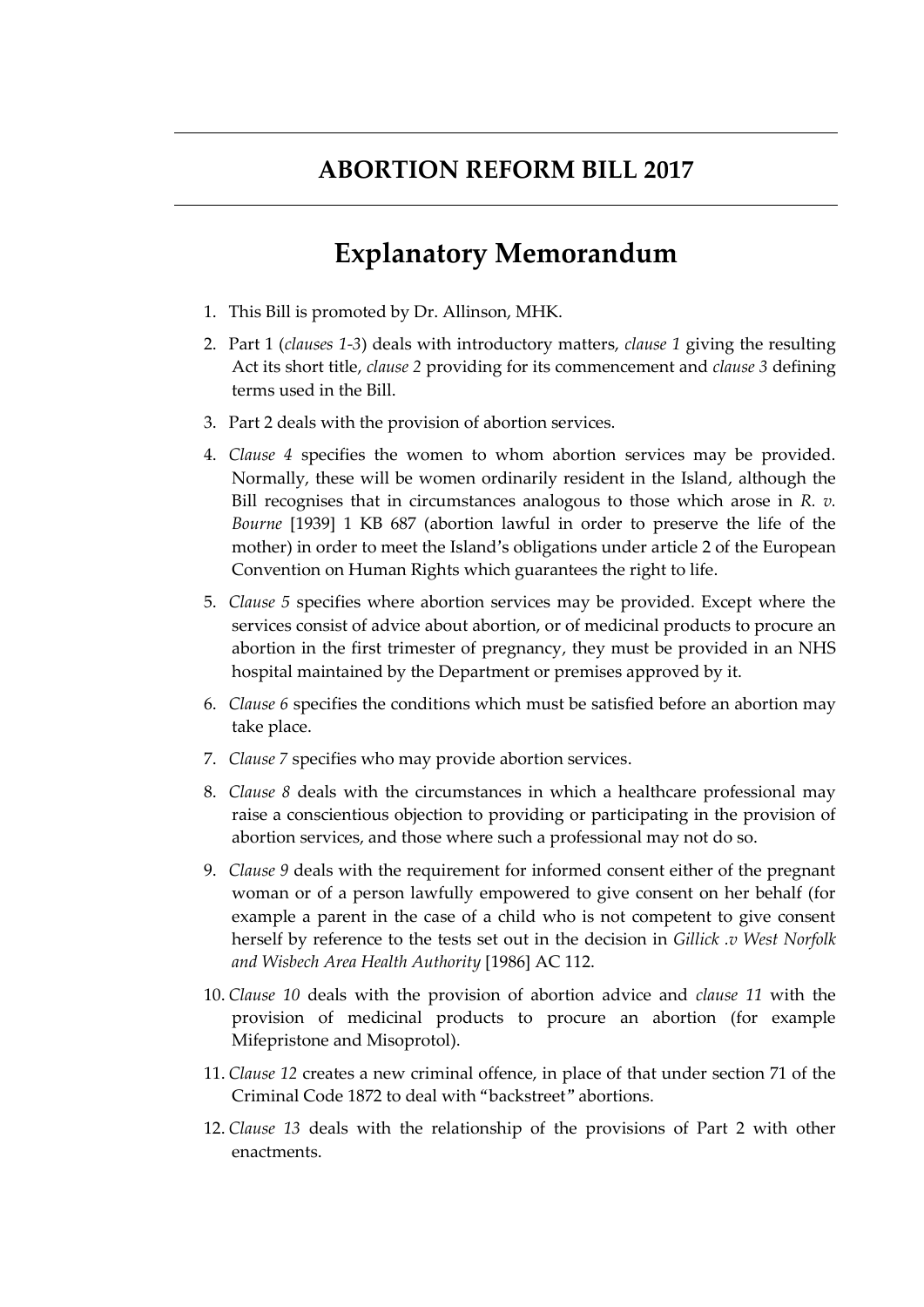- 13. *Clause 14* imposes a duty on the Department of Health and Social Care to make regulations in connection with the provision of abortion services
- 14. *Part 3* comprises *clauses 15 and 16.*The former authorises the Department to incur expenditure in connection with the operation of the resulting Act, and the latter repeals provisions which are no longer necessary in the light of the provision which will be made by the Act if the Bill passes.
- 15. In the opinion of the member moving the Bill its provisions are compatible with the Convention rights within the meaning of the Human Rights Act 2001.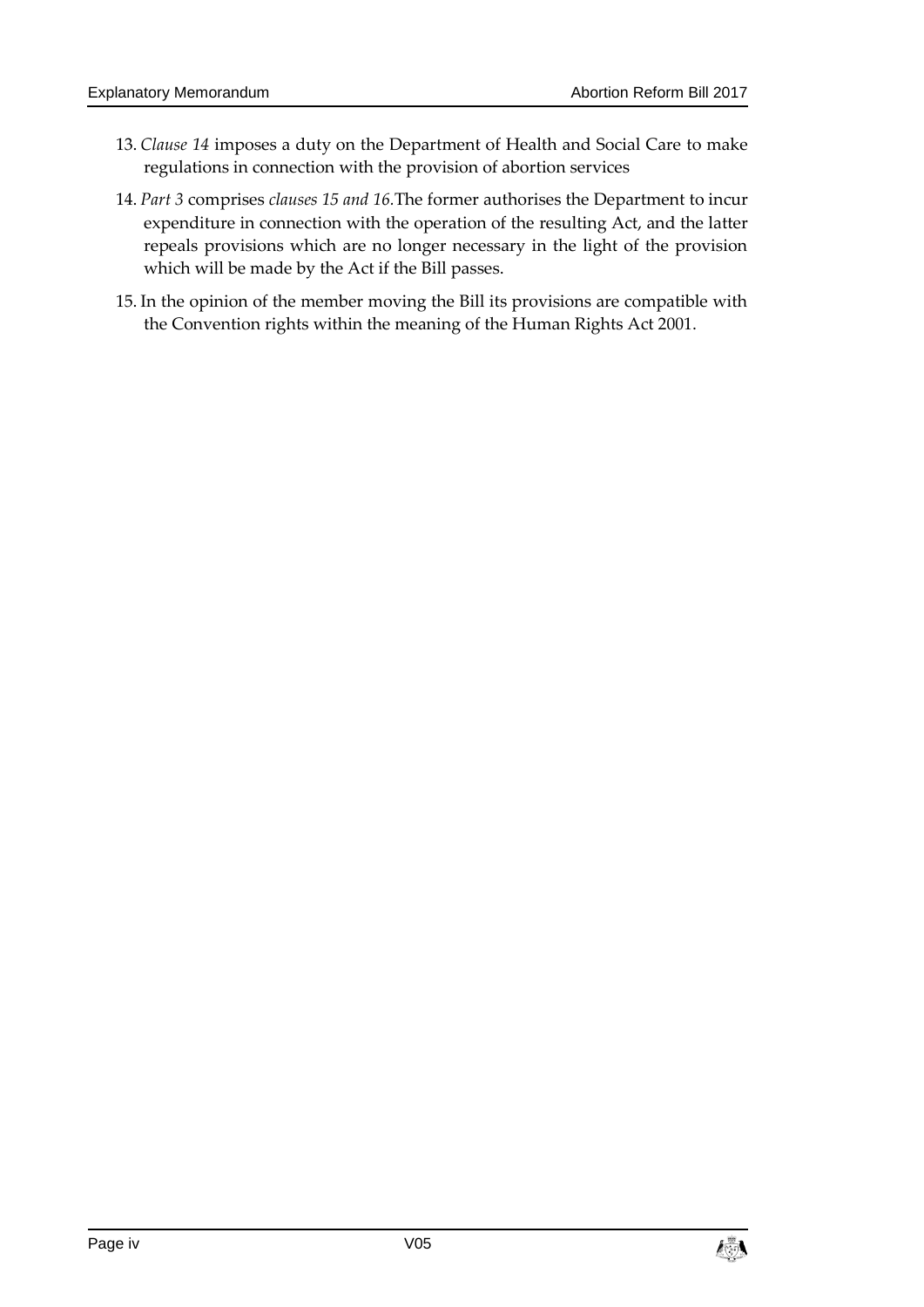

## **ABORTION REFORM BILL 2017**

## **Index**

| <b>Section</b><br><b>PART 1 - OPENING PROVISIONS</b><br><u> 1989 - Andrea Barbara, Amerikaansk politiker (d. 1989)</u> |                                                                   | Page |
|------------------------------------------------------------------------------------------------------------------------|-------------------------------------------------------------------|------|
|                                                                                                                        |                                                                   | 7    |
| $\mathbf{1}$                                                                                                           |                                                                   |      |
| 2                                                                                                                      |                                                                   |      |
| 3                                                                                                                      |                                                                   |      |
|                                                                                                                        | <b>PART 2 - PROVISION OF ABORTION SERVICES</b>                    | 8    |
| 4                                                                                                                      |                                                                   |      |
| 5                                                                                                                      |                                                                   |      |
| 6                                                                                                                      |                                                                   |      |
| 7                                                                                                                      |                                                                   |      |
| 8                                                                                                                      |                                                                   |      |
| 9                                                                                                                      | Informed consent a condition of provision of abortion services 11 |      |
| 10                                                                                                                     |                                                                   |      |
| 11                                                                                                                     |                                                                   |      |
| 12                                                                                                                     |                                                                   |      |
| 13                                                                                                                     |                                                                   |      |
| 14                                                                                                                     |                                                                   |      |
|                                                                                                                        | <b>PART 3 - CLOSING PROVISIONS</b>                                | 13   |
| 15                                                                                                                     |                                                                   |      |
| 16                                                                                                                     |                                                                   |      |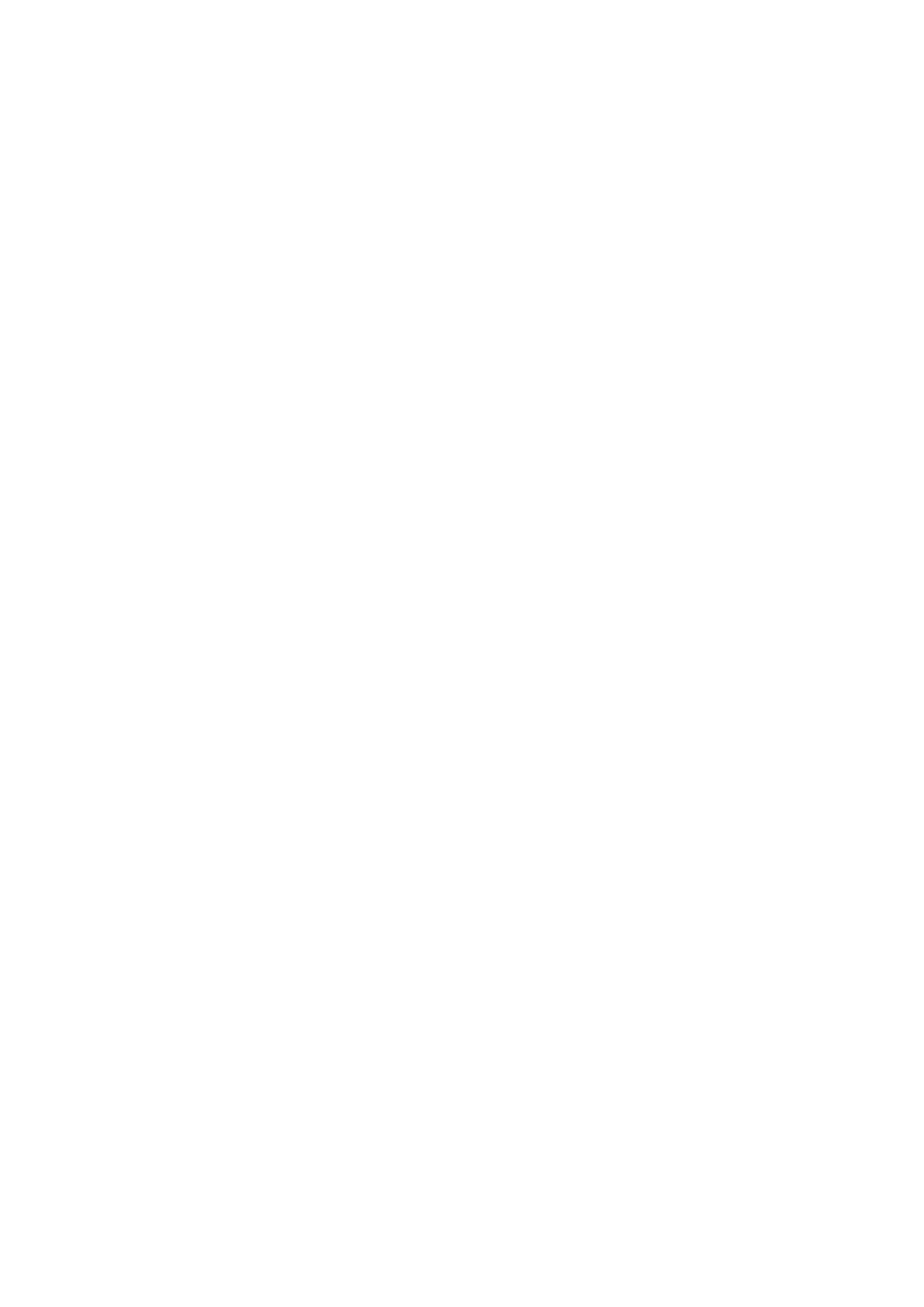

## **ABORTION REFORM BILL 2017**

**A BILL** to restate the law relating to abortion with amendments; and for connected purposes.

<span id="page-6-0"></span>**BE IT ENACTED** by the Queen's Most Excellent Majesty, by and with the advice and consent of the Council and Keys in Tynwald assembled, and by the authority of the same, as follows:—

### **PART 1 – OPENING PROVISIONS**

#### <span id="page-6-1"></span>**1 Short title**

The short title of this Act is the Abortion Reform Act 2017.

#### <span id="page-6-2"></span>**2 Commencement**

- (1) This Act comes into operation on such day or days as the Council of Ministers may by order appoint.
- (2) An order under subsection (1) may include such consequential, incidental, supplemental, transitional and transitory provision as the Council of Ministers considers appropriate.

#### <span id="page-6-3"></span>**3 Interpretation**

In this Act—

- "**abortion services**" means services (whether surgical or otherwise) whose purpose is to procure the miscarriage of a pregnant woman;
- "**the Department**" means the Department of Health and Social Care;
- "**gestation period**" means the period of pregnancy of a female calculated from the first day of the menstrual period which in relation to the pregnancy, is the last;
- "**health**" means a state of complete physical, mental and social well-being and not merely the absence of disease or infirmity;
- "**health care professional**" has the meaning given in section 3 of the *Health Care Professionals Act 2014*;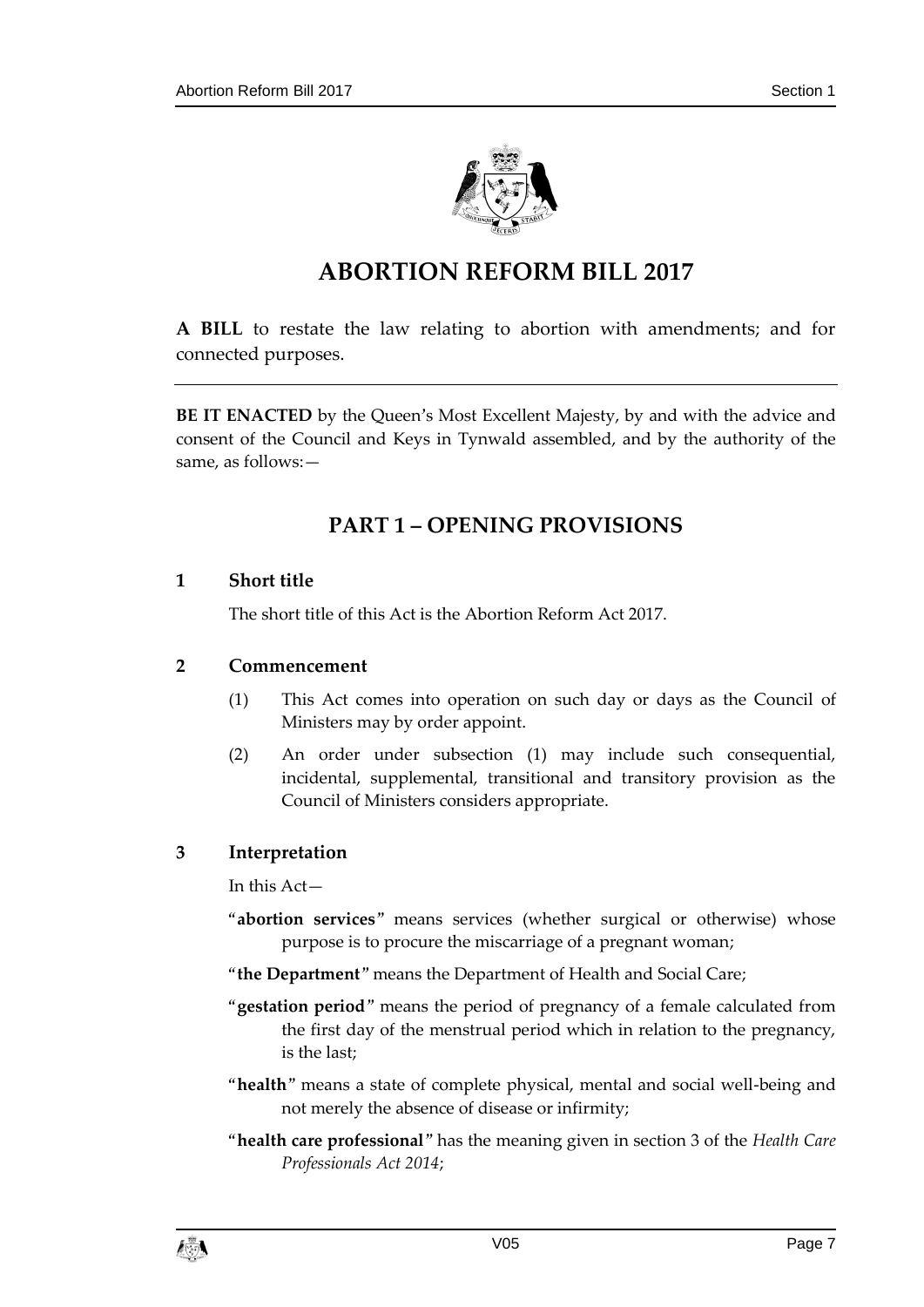- "**informed consent**" means consent by a woman of her own free will after receiving information on the risks and benefits of termination of pregnancy;
- "**Isle of Man National Health and Care Service**" has the meaning given by section 4 of the *National Health and Care Service Act 2016*;
- "**national health service hospital**" means a hospital provided by the Department for the purposes of the Isle of Man National Health and Care Service;
- **"treatment"** begins with the administration of a drug or the start of a surgical procedure and ends with the expulsion of the products of conception from the womb.

<span id="page-7-0"></span>"**woman**" means a female of any age;

### **PART 2 — PROVISION OF ABORTION SERVICES**

#### <span id="page-7-1"></span>**4 Abortion services — to whom provided**

Abortion services shall be provided under this Part only to a woman —

- (a) who is ordinarily resident on the Island; or
- (b) who requires their provision in an emergency, in the opinion formed in good faith, of the medical practitioner treating her.

#### <span id="page-7-2"></span>**5 Abortion services — where provided**

Abortion services may be provided under this Part only—

- (a) under the Isle of Man National Health and Care Service; and
- (b) in a national health service hospital or in other premises approved for the purpose by the Department.

But this section does not apply in the case of services provided under section [10](#page-10-1) or [11](#page-11-0)

#### <span id="page-7-3"></span>**6 Abortion services – conditions for provision**

- (1) Abortion services may be provided only if such of the conditions in this section as are relevant in the particular case are satisfied.
- (2) During the first 14 weeks of the gestation period, abortion services may be provided upon request by or on behalf of a pregnant woman.
- (3) During the period commencing with the beginning of 15th week and ending at the end of the 23rd week of the gestation period, such services may be provided, upon request by or on behalf of a pregnant woman if the registered medical practitioner attending her is of the opinion, formed in good faith that one or more of subsections (4) to (8) applies in her case.

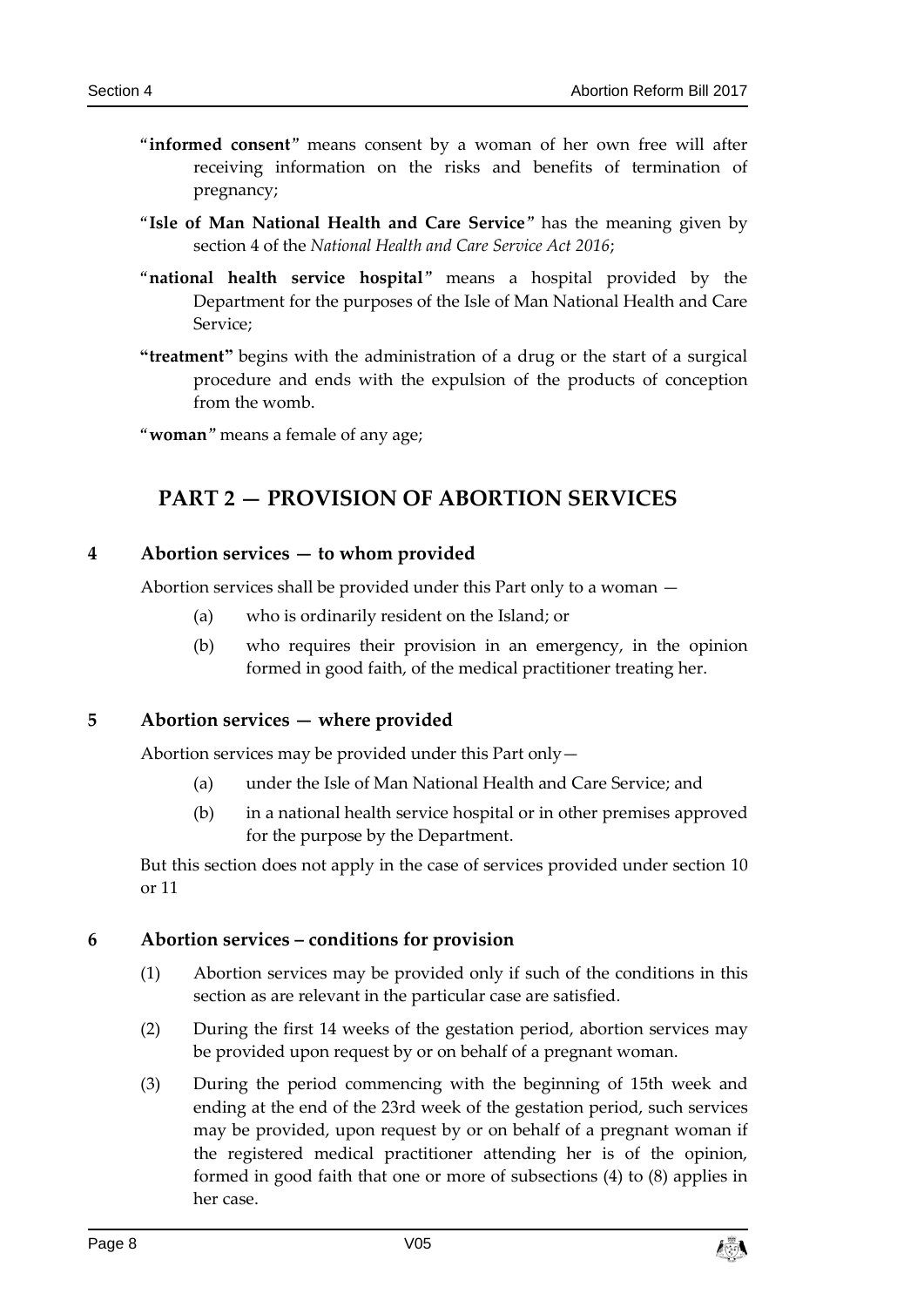- (4) This subsection applies if the continuation of the pregnancy would pose a risk of serious injury to the pregnant woman's life or health.
- (5) This subsection applies if there is a risk that the foetus is or will be affected by a physical or mental defect which —
	- (a) will have a seriously debilitating effect on the child; or
	- (b) will result in the death of the foetus *in utero.*
- (6) This subsection applies if, according to the pregnant woman, the pregnancy resulted from rape, incest or other unlawful intercourse.
- (7) This subsection applies if there are serious social grounds justifying the termination of the pregnancy, such as—
	- (a) the addiction of the pregnant woman or her partner to alcohol or controlled drugs;
	- (b) the death of the pregnant woman's partner during the pregnancy;
	- (c) the imprisonment or detention of the pregnant woman or her partner —
		- (i) in an institution (within the meaning of the *Custody Act 1995*); or
		- (ii) in a place outside the Island serving a purpose similar to such an institution; or
	- (d) the homelessness of the pregnant woman or a substantial risk of her becoming homeless during the expected term of the pregnancy.

Here "partner" means the pregnant woman's spouse, civil partner or cohabitee.

- (8) From the start of the  $24<sup>th</sup>$  week of the gestation period abortion services may be provided upon the request by or on behalf of a pregnant woman if the registered medical practitioner attending her is of the opinion, formed in good faith that —
	- (a) the termination is necessary to prevent grave permanent injury to her health;
	- (b) the continuance of the pregnancy would involve risk to her life, greater than if the pregnancy were terminated;
	- (c) there is a substantial risk that because of its physical or mental condition the child would die before or during labour;
	- (d) there is a substantial risk that, were the child born alive  $-$ 
		- (i) it would suffer early neonatal death by virtue of severe foetal abnormality; or
		- (ii) it would suffer mental or physical abnormalities that would result in a serious handicap.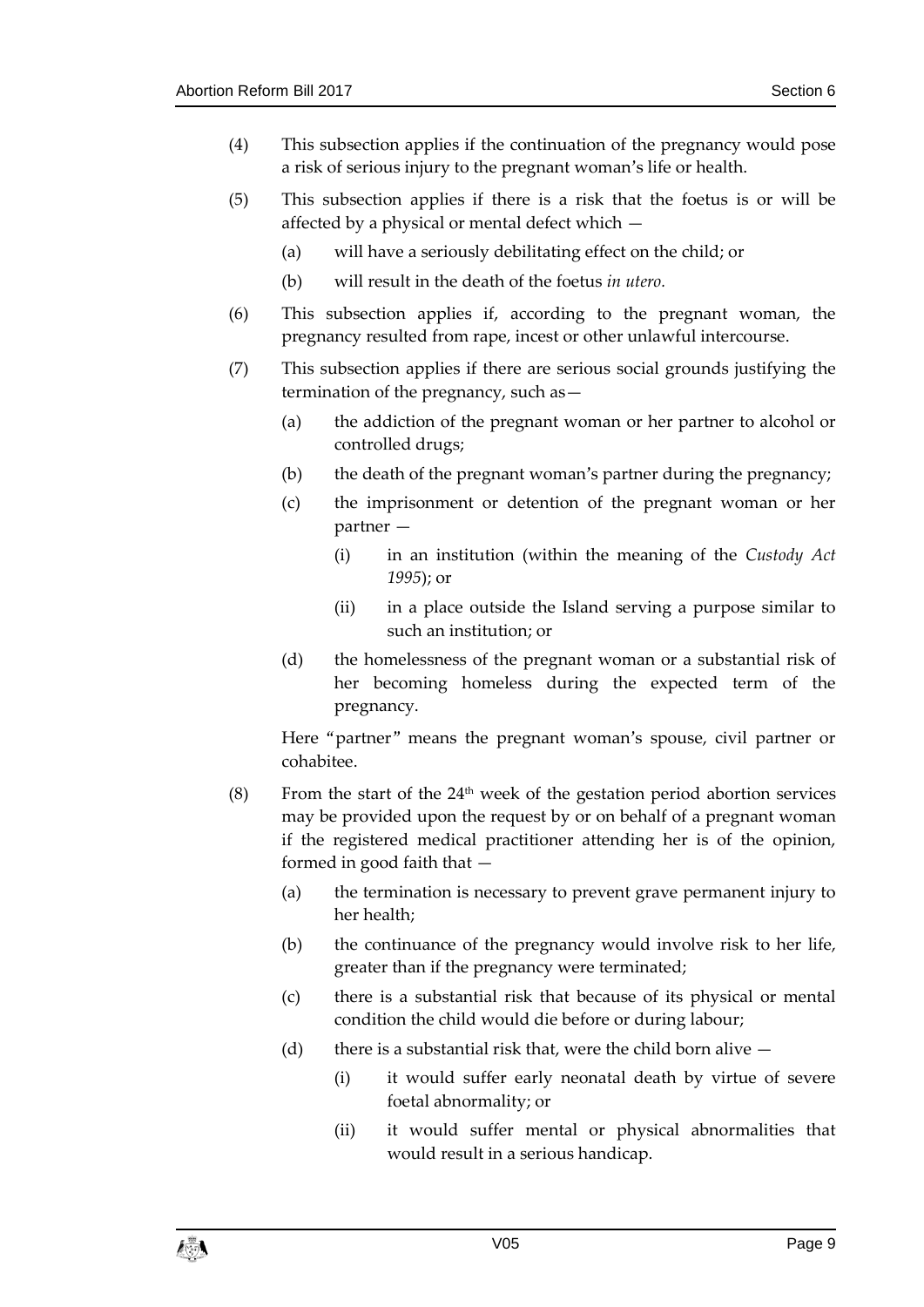- (9) Before abortion services are provided to a pregnant woman who requests them she must be offered counselling, if it is practicable to do so without causing undue delay in the provision of those services.
- (10) In determining whether the continuation of a pregnancy would involve a risk to the health of the pregnant woman such as is mentioned in subsection (4) or (8)(a) account may be taken of her actual or reasonably foreseeable environment.
- (11) In this section "counselling" means counselling provided by a person approved by the Department and in accordance with guidelines so approved.

#### <span id="page-9-0"></span>**7 Persons authorized to provide abortion services**

- (1) A person may participate in the provision of abortion services if, but only if, that person possesses the appropriate skill in relation to the gestation period; and—
	- (a) in the case of a medical practitioner, is registered by the General Medical Council;
	- (b) in the case of a nurse or a midwife, is registered by the Nursing and Midwifery Council;
	- (c) in the case of a person supplying a medicinal product to cause the termination of a pregnancy, is registered with the General Medical Council, the Nursing and Midwifery Council or the General Pharmaceutical Council<sup>1</sup>.
- (2) A person who participates in the provision of abortion services otherwise than in accordance with subsection (1) commits an offence.

*Maximum penalty (on information) for subsection (1) — fine and 7 years' custody.*

#### <span id="page-9-1"></span>**8 Conscientious objection**

P1967/87/4(1) and (2)

- (1) Subject to subsections (3) and (4), no health care professional shall be under any legal duty, whether arising by contract or any statutory or other legal requirement, to participate in any treatment authorised by this Act if the health care professional has a conscientious objection to participating in such treatment.
- (2) In any legal proceedings the burden of proof of a person's conscientious objection rests upon the person who claims to rely on it.
- (3) Subsection (1) does not affect any duty to participate in a treatment which is necessary —
	- (a) to save the life of a pregnant woman; or

-



<sup>1</sup> SI 2010/300.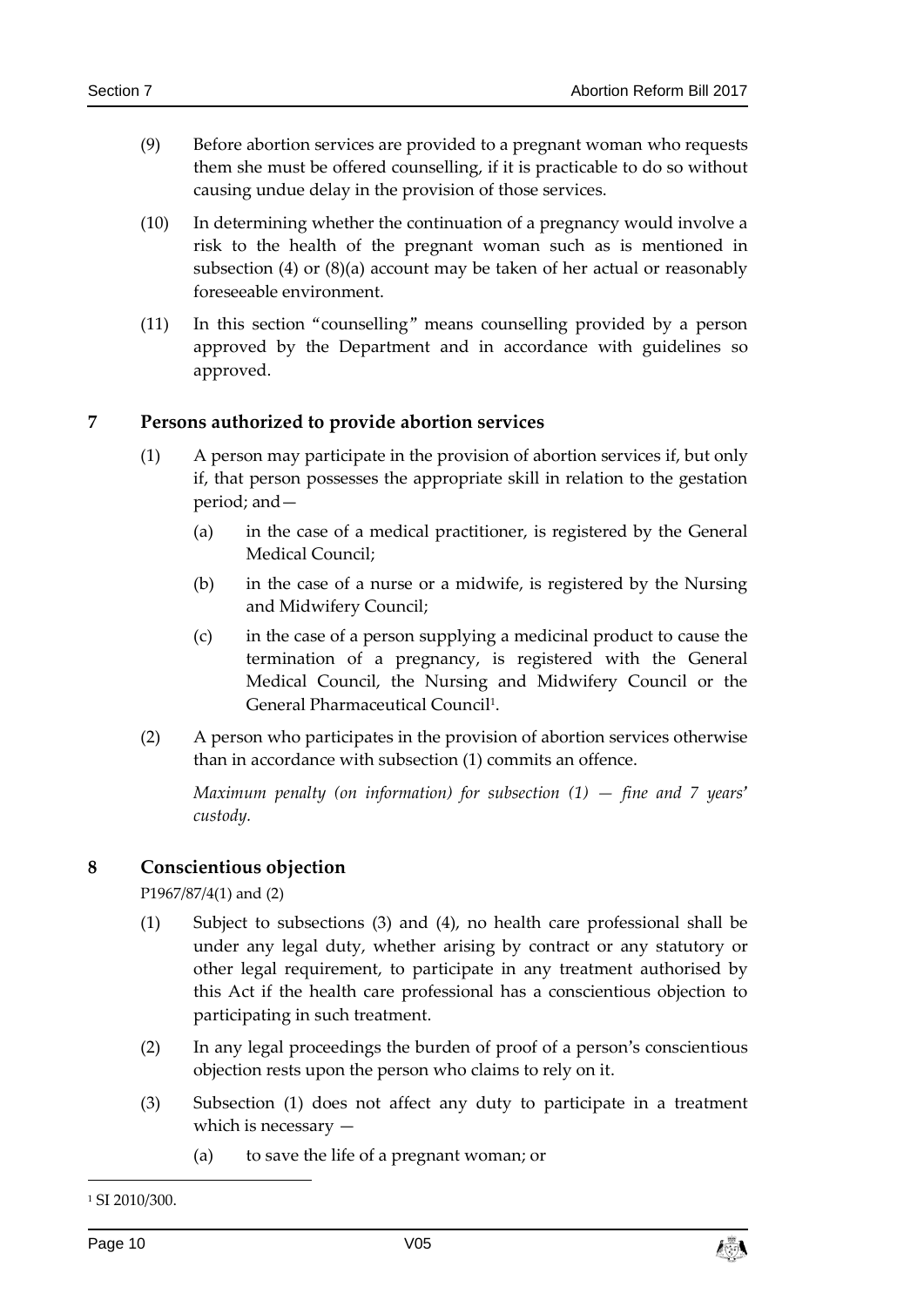- (b) to prevent grave permanent injury to the health of a pregnant woman.
- (4) A health care professional who has a conscientious objection referred to in subsection (1) must inform the woman who requests abortion services of other health care professionals who may be in a position to terminate the pregnancy within a reasonable time.
- (5) Any health care professional whose failure to act in accordance with subsection (4) results in injury or loss of life or both commits an offence.

*Maximum penalty (summary): a fine or 2 years' custody*.

#### <span id="page-10-0"></span>**9 Informed consent a condition of provision of abortion services**

- (1) Subject to subsections (2) and (3), a person must not provide or assist in the provision of abortion services to a woman unless the woman has given her informed consent.
- (2) Where the pregnant woman—
	- (a) is below 16 years of age, and
	- (b) in the opinion of the registered medical practitioner attending her she does not have sufficient maturity and intelligence to understand the nature and implications of the proposed treatment,

the registered medical practitioner must not provide abortion services unless the practitioner obtains the consent of the parent or guardian of, or another person acting *in loco parentis* in relation to, the pregnant woman.

- (3) Where the pregnant woman is unable to give informed consent due to a mental, medical or physical incapacity, the registered medical practitioner attending her must not provide abortion services unless the practitioner -
	- (a) obtains the consent of the parent or guardian of the pregnant woman, or another person lawfully empowered to give consent on her behalf; or
	- (b) is of the view, formed in good faith that, because of the urgency of the situation and the likely delay in obtaining such consent, it is necessary, in order to protect the health or life of the woman, to proceed without such consent.
- (4) A person who contravenes subsection  $(1)$ ,  $(2)$  or  $(3)$  commits an offence.

*Maximum penalty (on information) — a fine or 5 years' custody.*

#### <span id="page-10-1"></span>**10 Provision of abortion advice**

For the avoidance of doubt, a registered medical practitioner, nurse, midwife or pharmacist does not commit an offence —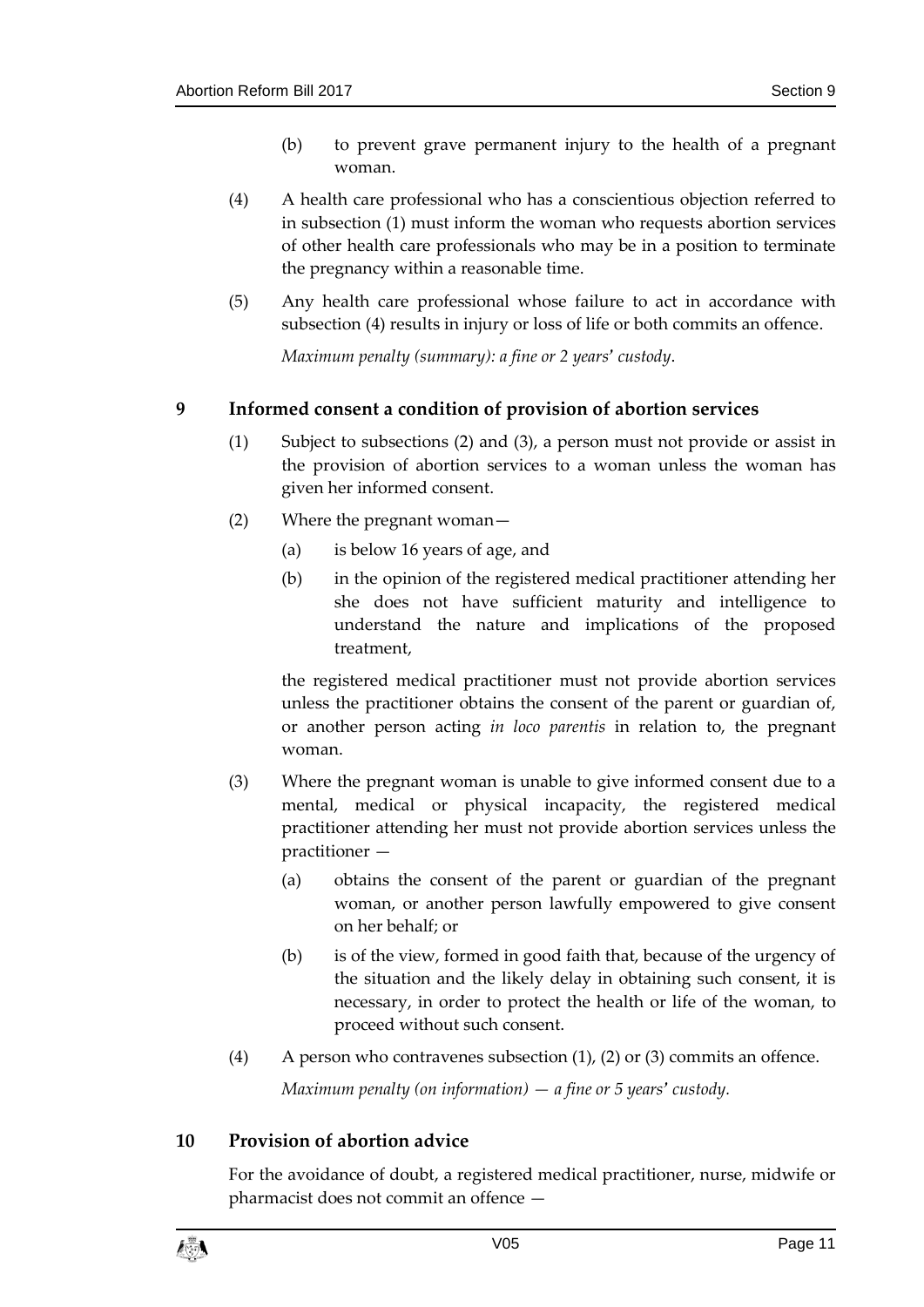- (a) by providing a pregnant woman with advice or information about the possibility of abortion (whether in the Island or outside it); or
- (b) by referring the pregnant woman to another person (whether in the Island or outside it) for further advice or treatment which may result in a termination.

#### <span id="page-11-0"></span>**11 Provision of medicinal products to procure abortion**

- (1) This section applies to a medicinal product designed or intended to procure her miscarriage during the first 14 weeks of the gestation period ("a relevant product").
- (2) A registered medical practitioner may
	- (a) prescribe a relevant product for a pregnant woman, or
	- (b) supply a relevant product to a pregnant woman,

during the first 14 weeks of the gestation period.

- (3) A registered nurse or midwife, or a registered pharmacist may supply a relevant product to a pregnant woman during the first 14 weeks of the gestation period.
- (4) A person who supplies a pregnant woman with a relevant product otherwise than in compliance with this section commits an offence. *Maximum penalty (information) — a fine or 5 years' custody.*

#### <span id="page-11-1"></span>**12 Offence of procuring termination of a pregnancy**

(1) A person who, by any means, intentionally procures the miscarriage of a woman, otherwise than in accordance with this Part, commits an offence.

But this subsection is subject to subsection (2) and does not apply if the conduct constitutes an offence under subsection 11(4).

*Maximum penalty (on information) — a fine or 14 years' custody.*

(2) A person is not guilty of an offence under subsection (1) if he or she proves that the act which caused the miscarriage was done in good faith for the purpose only of preserving the health or life of the woman.

#### <span id="page-11-2"></span>**13 Relationship with other provisions**

A person who —

- (a) participates in the termination of a pregnancy, or
- (b) prescribes a medicinal product for, or supplies such a medicinal product, to a pregnant woman with a view to procuring her miscarriage,

in accordance with this Part does not commit an offence under the *Infanticide and Infant Life (Preservation) Act 1938.*